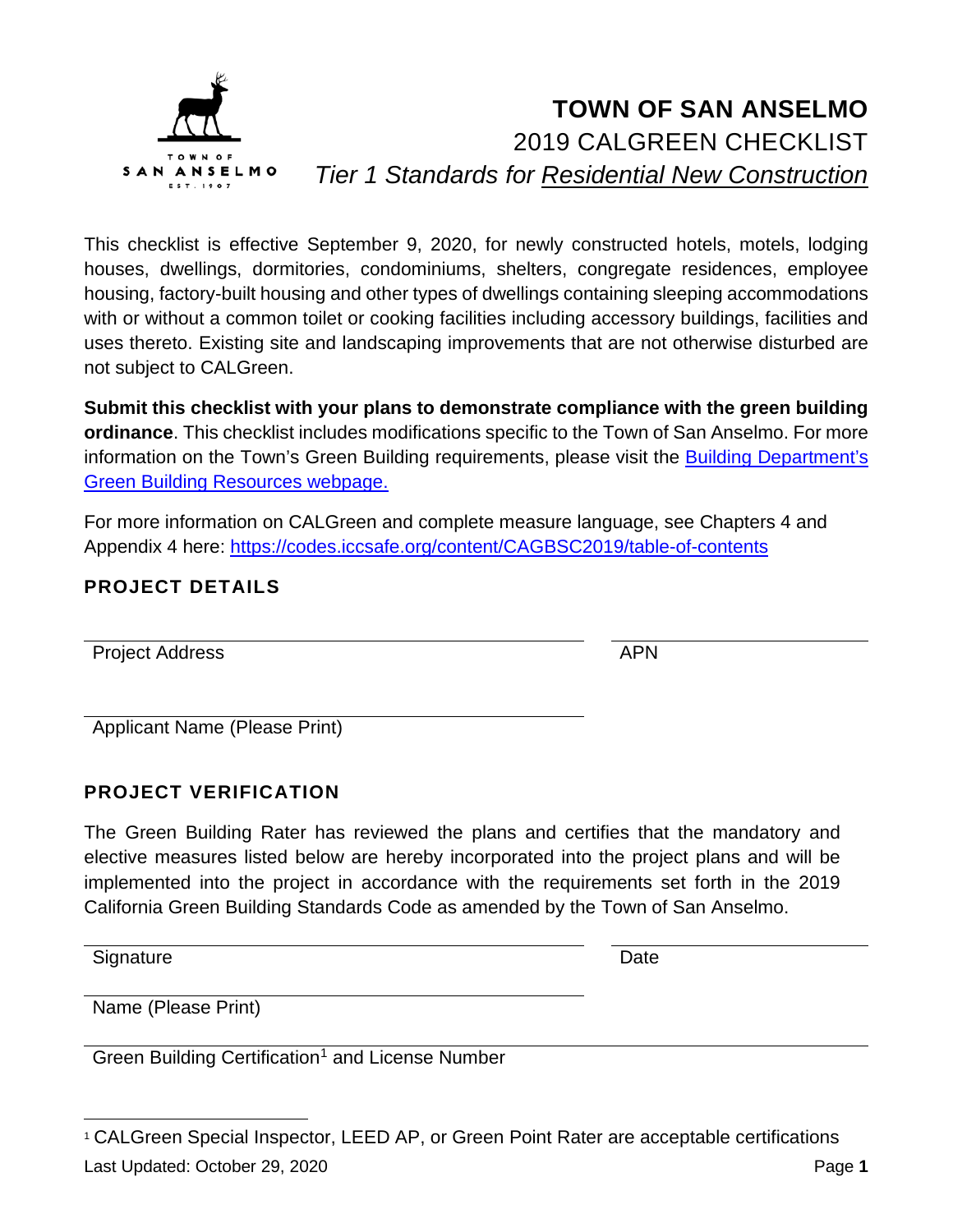

## **TOWN OF SAN ANSELMO**  2019 CALGREEN CHECKLIST *Tier 1 Standards for Residential New Construction*

| <b>CALGREEN MEASURE</b><br>ALL MEASURES ARE MANDATORY UNLESS NOT IN PROJECT SCOPE                                                                                                                                                                                                                                                                               | <b>COMPLETED?</b><br>(YES OR N/A) |
|-----------------------------------------------------------------------------------------------------------------------------------------------------------------------------------------------------------------------------------------------------------------------------------------------------------------------------------------------------------------|-----------------------------------|
| 4.106.2 A plan is developed and implemented to manage stormwater runoff from<br>the construction activities through compliance with the Town's Homeowner's<br><b>Guide to Stormwater Management.</b>                                                                                                                                                            | $\Box$ YES<br>$\Box$ N/A          |
| Plan sheet reference (if applicable):                                                                                                                                                                                                                                                                                                                           |                                   |
| 4.106.3 Construction plans shall indicate how site grading or a drainage system<br>will manage all surface water flows to keep water from entering buildings.<br>Plan sheet reference (if applicable):                                                                                                                                                          | $\Box$ YES<br>$\Box$ N/A          |
|                                                                                                                                                                                                                                                                                                                                                                 |                                   |
| A4.106.2.3 Displaced topsoil shall be stockpiled for reuse in a designated area<br>and covered or protected from erosion.                                                                                                                                                                                                                                       | $\Box$ YES<br>$\Box$ N/A          |
| Plan sheet reference (if applicable):                                                                                                                                                                                                                                                                                                                           |                                   |
| A4.106.4 Permeable paving is utilized for not less than 20 percent of the total<br>parking, walking, or patio surfaces.                                                                                                                                                                                                                                         | $\Box$ YES<br>$\Box$ N/A          |
| Plan sheet reference (if applicable):                                                                                                                                                                                                                                                                                                                           |                                   |
| A4.106.5 Roofing materials shall have a minimum 3-year aged solar reflectance<br>and thermal emittance or a minimum Solar Reflectance Index (SRI) equal to or<br>greater than the values specified in Tables A4.106.5.1(3).                                                                                                                                     | $\Box$ YES<br>$\Box$ N/A          |
| Plan sheet reference (if applicable):                                                                                                                                                                                                                                                                                                                           |                                   |
| A4.106.8.1 For one- and two-family dwellings and townhouses with attached<br>private garages, install a dedicated 208/240-volt branch circuit, including an<br>overcurrent protective device rated at 40 amperes minimum per dwelling unit for<br>future EV charging, as required in the <b>Town of San Anselmo Municipal Code</b> ,<br><b>Chapter 9-19.050</b> | $\Box$ YES<br>$\Box$ N/A          |
| Plan sheet reference (if applicable):                                                                                                                                                                                                                                                                                                                           |                                   |
| A4.106.8.2 For multi-family dwellings and new hotels/motels, provide capability<br>for future electrical vehicle charging as specified in the Town of San Anselmo<br>Municipal Code, Chapter 9-19.050                                                                                                                                                           | $\Box$ YES<br>$\Box$ N/A          |
| Plan sheet reference (if applicable):                                                                                                                                                                                                                                                                                                                           |                                   |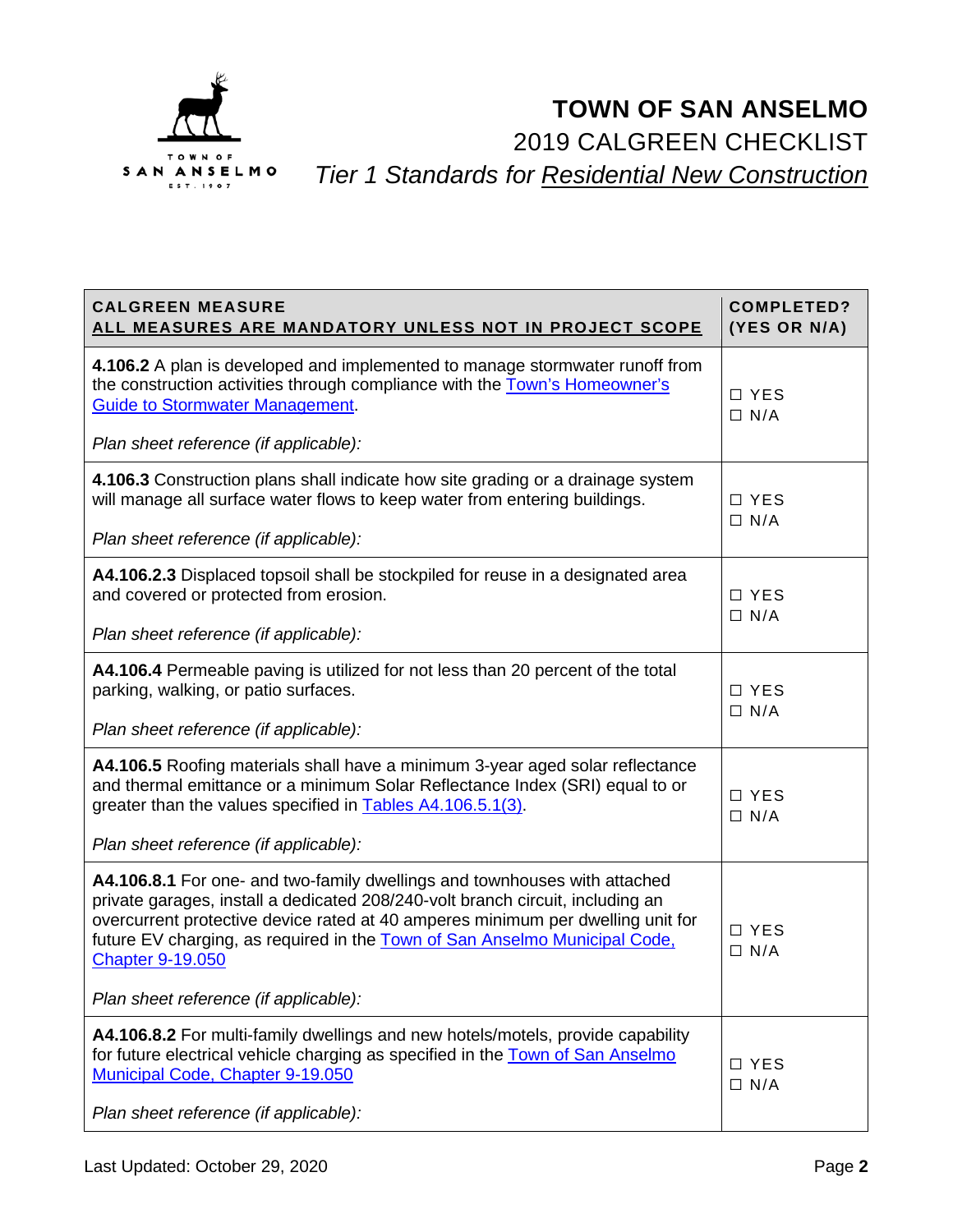

2019 CALGREEN CHECKLIST

| <b>CALGREEN MEASURE</b><br>ALL MEASURES ARE MANDATORY UNLESS NOT IN PROJECT SCOPE                                                                                                                                                                                                                                                                                                                                                                                                                     | <b>COMPLETED?</b><br>(YES OR N/A) |
|-------------------------------------------------------------------------------------------------------------------------------------------------------------------------------------------------------------------------------------------------------------------------------------------------------------------------------------------------------------------------------------------------------------------------------------------------------------------------------------------------------|-----------------------------------|
| A4.1 Elective 1 - SELECTED FROM CALGREEN APPENDIX A4.1:                                                                                                                                                                                                                                                                                                                                                                                                                                               | $\Box$ YES<br>$\Box$ N/A          |
| A4.1 Elective 2 - SELECTED FROM CALGREEN APPENDIX A4.1:                                                                                                                                                                                                                                                                                                                                                                                                                                               | $\Box$ YES<br>$\Box$ N/A          |
| 4.201.1 Building meets or exceeds the requirements of the California Building<br>Energy Efficiency Standards, and complies with one of the energy efficiency and<br>electrification compliance options outlined in the Town of San Anselmo Municipal<br>Code, Chapter 9-19.050<br>Plan sheet reference (if applicable):                                                                                                                                                                               | $\Box$ YES<br>$\Box$ N/A          |
| A4.203.1.1.1 Total Energy Design Rating (Total EDR) and Energy Efficiency<br>Design Rating (Efficiency EDR) for the Proposed Design Building is included in<br>the Certificate of Compliance Documentation<br>Plan sheet reference (if applicable):                                                                                                                                                                                                                                                   | $\Box$ YES<br>$\Box$ N/A          |
| A4.203.1.1.2 Quality Insulation Installation procedures specified in the Building<br>Energy Efficiency Standards Reference Residential Appendix RA3.5 are<br>completed.<br>Plan sheet reference (if applicable):                                                                                                                                                                                                                                                                                      | $\Box$ YES<br>$\Box$ N/A          |
| A4.203.1.2 One of the following options is required:<br>Roof deck insulation or ducts in conditioned space.<br>High-performance walls.<br>HERS-verified compact hot water distribution system.<br>$\bullet$<br>HERS-verified drain water heat recovery.<br>$\bullet$<br>Plan sheet reference (if applicable):                                                                                                                                                                                         | $\Box$ YES<br>$\Box$ N/A          |
| A4.203.1.3.1 Buildings complying with the first level of advanced energy<br>efficiency shall have additional integrated efficiency and onsite renewable energy<br>generation to achieve a Total EDR for Tier 1 as specified in Town of San Anselmo<br>Municipal Code, Chapter 9-19.050, or lower as calculated by Title 24, Part 6<br>Compliance Software approved by the Energy Commission. This Total EDR is in<br>addition to meeting the Efficiency EDR.<br>Plan sheet reference (if applicable): | □ YES<br>$\Box$ N/A               |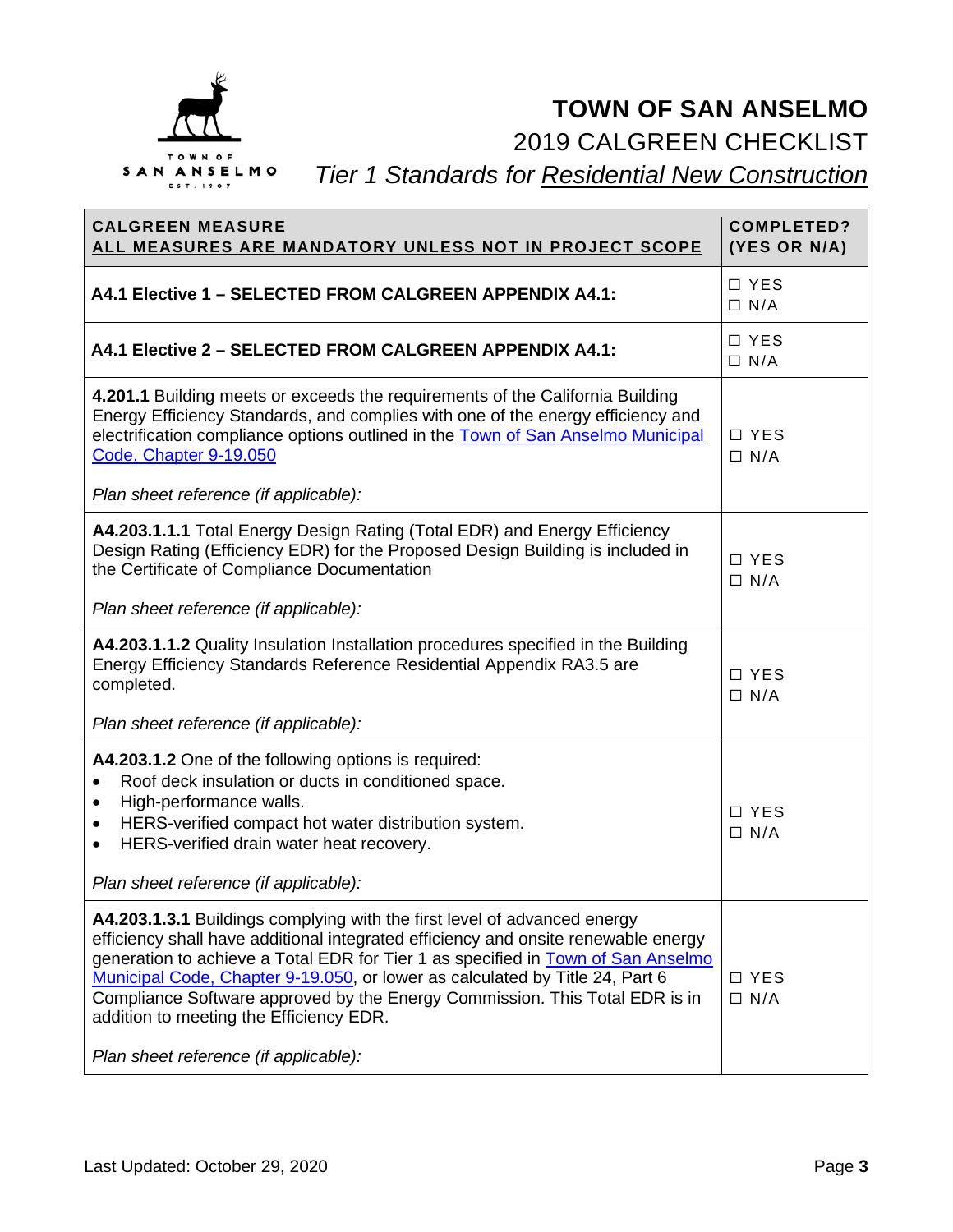

2019 CALGREEN CHECKLIST

| <b>CALGREEN MEASURE</b><br>ALL MEASURES ARE MANDATORY UNLESS NOT IN PROJECT SCOPE                                                                                                                                                                                                                                     | <b>COMPLETED?</b><br>(YES OR N/A) |
|-----------------------------------------------------------------------------------------------------------------------------------------------------------------------------------------------------------------------------------------------------------------------------------------------------------------------|-----------------------------------|
| 4.303.1 Plumbing fixtures (water closets and urinals) and fittings (faucets and<br>showerheads) installed in residential buildings shall comply with the prescriptive<br>requirements of Sections 4.303.1.1 through 4.303.1.4.4.                                                                                      | $\Box$ YES<br>$\Box$ N/A          |
| Plan sheet reference (if applicable):                                                                                                                                                                                                                                                                                 |                                   |
| 4.303.1.4.3 Metering faucets in residential buildings shall not deliver more than<br>0.2 gallons per cycle.                                                                                                                                                                                                           | $\Box$ YES<br>$\Box$ N/A          |
| Plan sheet reference (if applicable):                                                                                                                                                                                                                                                                                 |                                   |
| 4.303.2 Plumbing fixtures and fittings required in Section 4.303.1 shall be<br>installed in accordance with the California Plumbing Code and shall meet the<br>applicable referenced standards.                                                                                                                       | $\Box$ YES<br>$\Box$ N/A          |
| Plan sheet reference (if applicable):                                                                                                                                                                                                                                                                                 |                                   |
| 4.304.1 Residential developments shall comply with local ordinances, MMWD's<br>Landscape Requirements or the current California Department of Water<br>Resources Model Water Efficient Landscape Ordinance (MWELO), whichever is<br>more stringent.                                                                   | $\Box$ YES<br>$\Box$ N/A          |
| Plan sheet reference (if applicable):                                                                                                                                                                                                                                                                                 |                                   |
| 4.305.1 Newly constructed residential developments, where disinfected tertiary<br>recycled water is available from a municipal source to a construction site, may be<br>required to have recycled water supply systems installed, allowing the use of<br>recycled water for residential landscape irrigation systems. | $\Box$ YES<br>$\Box$ N/A          |
| Plan sheet reference (if applicable):                                                                                                                                                                                                                                                                                 |                                   |
| A4.3 Elective 1 - SELECTED FROM CALGREEN APPENDIX A4.3:                                                                                                                                                                                                                                                               | $\Box$ YES<br>$\Box$ N/A          |
| A4.3 Elective 2 - SELECTED FROM CALGREEN APPENDIX A4.3:                                                                                                                                                                                                                                                               | $\Box$ YES<br>$\Box$ N/A          |
| A4.405.3 Postconsumer or preconsumer recycled content value (RCV) materials<br>are used on the project, not less than a 10 percent recycled content value.<br>Plan sheet reference (if applicable):                                                                                                                   | □ YES<br>$\Box$ N/A               |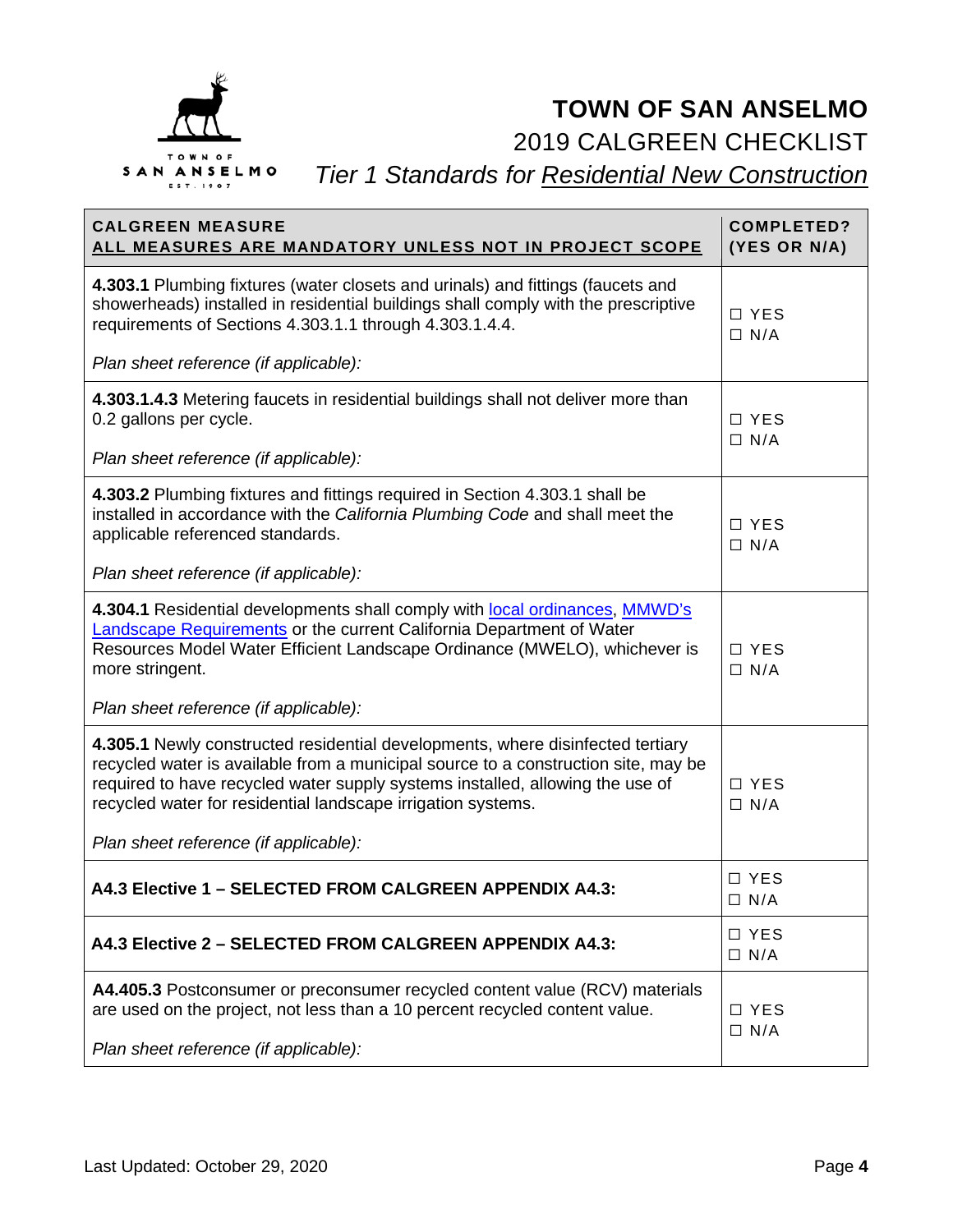

2019 CALGREEN CHECKLIST

| <b>CALGREEN MEASURE</b><br>ALL MEASURES ARE MANDATORY UNLESS NOT IN PROJECT SCOPE                                                                                                                                                                                                                                                                                                                                                                            | <b>COMPLETED?</b><br>(YES OR N/A) |
|--------------------------------------------------------------------------------------------------------------------------------------------------------------------------------------------------------------------------------------------------------------------------------------------------------------------------------------------------------------------------------------------------------------------------------------------------------------|-----------------------------------|
| 4.406.1 Annular spaces around pipes, electric cables, conduits, or other openings<br>in plates at exterior walls shall be protected against the passage of rodents by<br>closing such openings with cement mortar, concrete masonry, or similar method<br>acceptable to the enforcing agency.<br>Plan sheet reference (if applicable):                                                                                                                       | $\Box$ YES<br>$\Box$ N/A          |
|                                                                                                                                                                                                                                                                                                                                                                                                                                                              |                                   |
| 4.408.1 Recycle and/or salvage for reuse a minimum of 65 percent of the<br>nonhazardous construction and demolition waste in accordance with the reporting<br>standards outlined by Zero Waste Marin.                                                                                                                                                                                                                                                        | □ YES<br>$\Box$ N/A               |
| Plan sheet reference (if applicable):                                                                                                                                                                                                                                                                                                                                                                                                                        |                                   |
| A4.408.1 Construction waste generated at the site is diverted to recycle or<br>salvage in compliance with at least a 65 percent reduction. Any mixed recyclables<br>that are sent to mixed-waste recycling facilities shall include a qualified third party<br>verified facility average diversion rate. Verification of diversion rates shall meet<br>minimum certification eligibility guidelines, acceptable to the local enforcing<br>agency.            | □ YES<br>$\Box$ N/A               |
| Plan sheet reference (if applicable):                                                                                                                                                                                                                                                                                                                                                                                                                        |                                   |
| 4.410.1 An operation and maintenance manual shall be provided to the building<br>occupant or owner.                                                                                                                                                                                                                                                                                                                                                          | □ YES<br>$\Box$ N/A               |
| Plan sheet reference (if applicable):                                                                                                                                                                                                                                                                                                                                                                                                                        |                                   |
| 4.410.2 Where 5 or more multifamily dwelling units are constructed on a building<br>site, provide readily accessible areas that serve all buildings on the site and is<br>identified for the depositing, storage and collection of non-hazardous materials for<br>recycling, including (at a minimum) paper, corrugated cardboard, glass, plastics,<br>organic waste, and metals or meet a lawfully enacted local recycling ordinance if<br>more restrictive | □ YES<br>$\Box$ N/A               |
| Plan sheet reference (if applicable):                                                                                                                                                                                                                                                                                                                                                                                                                        |                                   |
| A4.4 Elective 1 - SELECTED FROM CALGREEN APPENDIX A4.4:                                                                                                                                                                                                                                                                                                                                                                                                      | $\Box$ YES<br>$\Box$ N/A          |
| A4.4 Elective 2 - SELECTED FROM CALGREEN APPENDIX A4.4:                                                                                                                                                                                                                                                                                                                                                                                                      | $\Box$ YES<br>$\Box$ N/A          |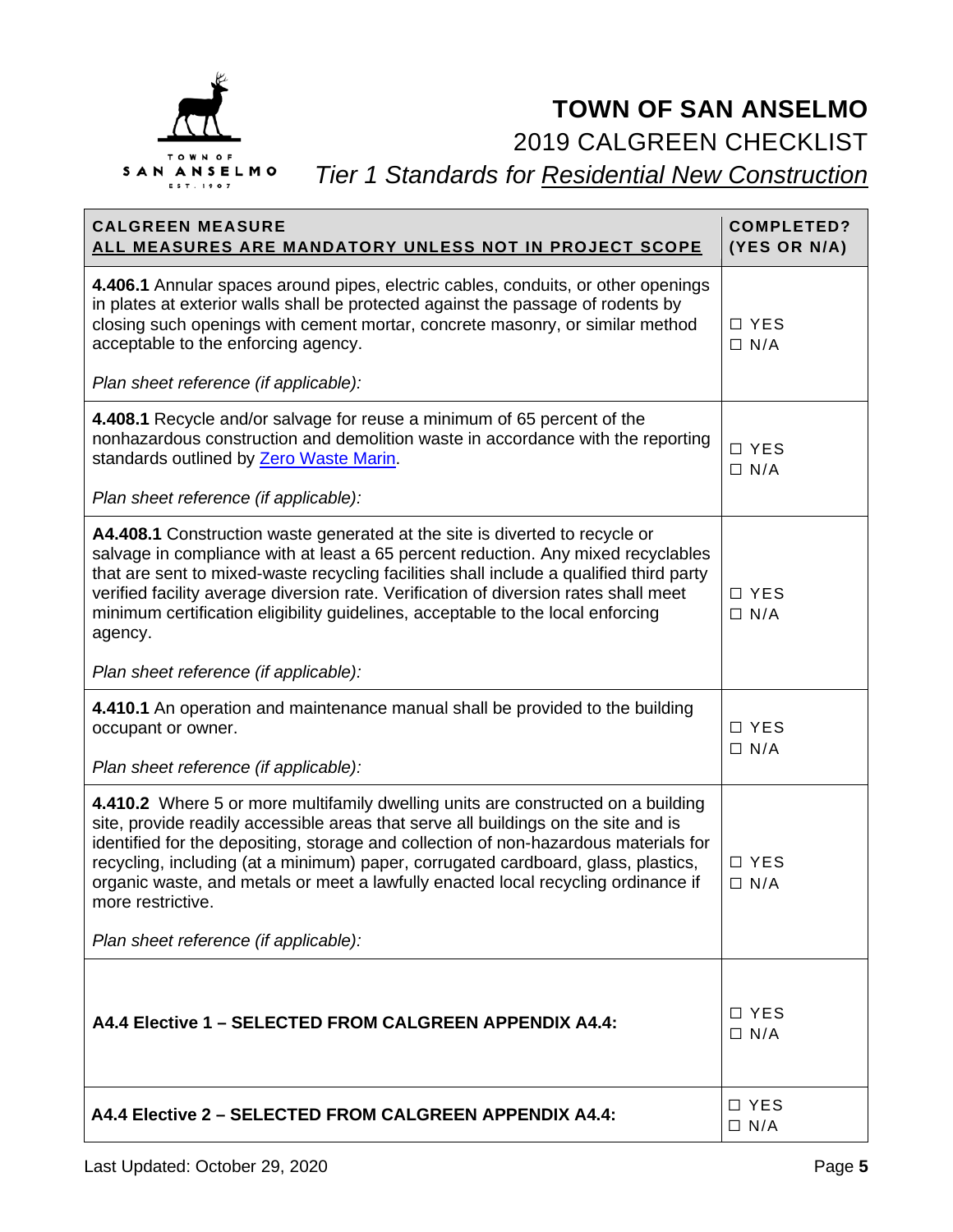

2019 CALGREEN CHECKLIST

| <b>CALGREEN MEASURE</b><br>ALL MEASURES ARE MANDATORY UNLESS NOT IN PROJECT SCOPE                                                                                                                                                                                                                                                                                                                                                                                                                                                    | COMPLETED?<br>(YES OR N/A) |
|--------------------------------------------------------------------------------------------------------------------------------------------------------------------------------------------------------------------------------------------------------------------------------------------------------------------------------------------------------------------------------------------------------------------------------------------------------------------------------------------------------------------------------------|----------------------------|
| 4.503.1 Any installed gas fireplace shall be a direct-vent sealed-combustion type.<br>Any installed woodstove or pellet stove shall comply with the U.S. EPA New<br>Source Performance Standards (NSPS) emission limits as applicable and shall<br>have a permanent label indicating they are certified to meet the emission limits.<br>Woodstoves, pellet stoves and fireplaces shall also comply with the Bay Area Air<br><b>Quality Management District's Wood-Burning Devices Rule.</b><br>Plan sheet reference (if applicable): | $\Box$ YES<br>$\Box$ N/A   |
| 4.504.1 Duct openings and other related air distribution component openings shall<br>be covered during construction.<br>Plan sheet reference (if applicable):                                                                                                                                                                                                                                                                                                                                                                        | $\Box$ YES<br>$\Box$ N/A   |
| 4.504.2.1 Adhesives, sealants and caulks shall be compliant with VOC and other<br>toxic compound limits.<br>Plan sheet reference (if applicable):                                                                                                                                                                                                                                                                                                                                                                                    | $\Box$ YES<br>$\Box$ N/A   |
| 4.504.2.2 Paints, stains and other coatings shall be compliant with VOC limits.<br>Plan sheet reference (if applicable):                                                                                                                                                                                                                                                                                                                                                                                                             | $\Box$ YES<br>$\Box$ N/A   |
| 4.504.2.3 Aerosol paints and coatings shall be compliant with product weighted<br>MIR Limits for ROC and other toxic compounds.<br>Plan sheet reference (if applicable):                                                                                                                                                                                                                                                                                                                                                             | $\Box$ YES<br>$\Box$ N/A   |
| 4.504.2.4 Documentation shall be provided to verify that compliant VOC limit<br>finish materials have been used.<br>Plan sheet reference (if applicable):                                                                                                                                                                                                                                                                                                                                                                            | $\Box$ YES<br>$\Box$ N/A   |
| 4.504.3 Carpet and carpet systems shall be compliant with VOC limits.<br>Plan sheet reference (if applicable):                                                                                                                                                                                                                                                                                                                                                                                                                       | $\Box$ YES<br>$\Box$ N/A   |
| 4.504.4 80 percent of floor area receiving resilient flooring shall comply with<br>specified VOC criteria.<br>Plan sheet reference (if applicable):                                                                                                                                                                                                                                                                                                                                                                                  | $\Box$ YES<br>$\Box$ N/A   |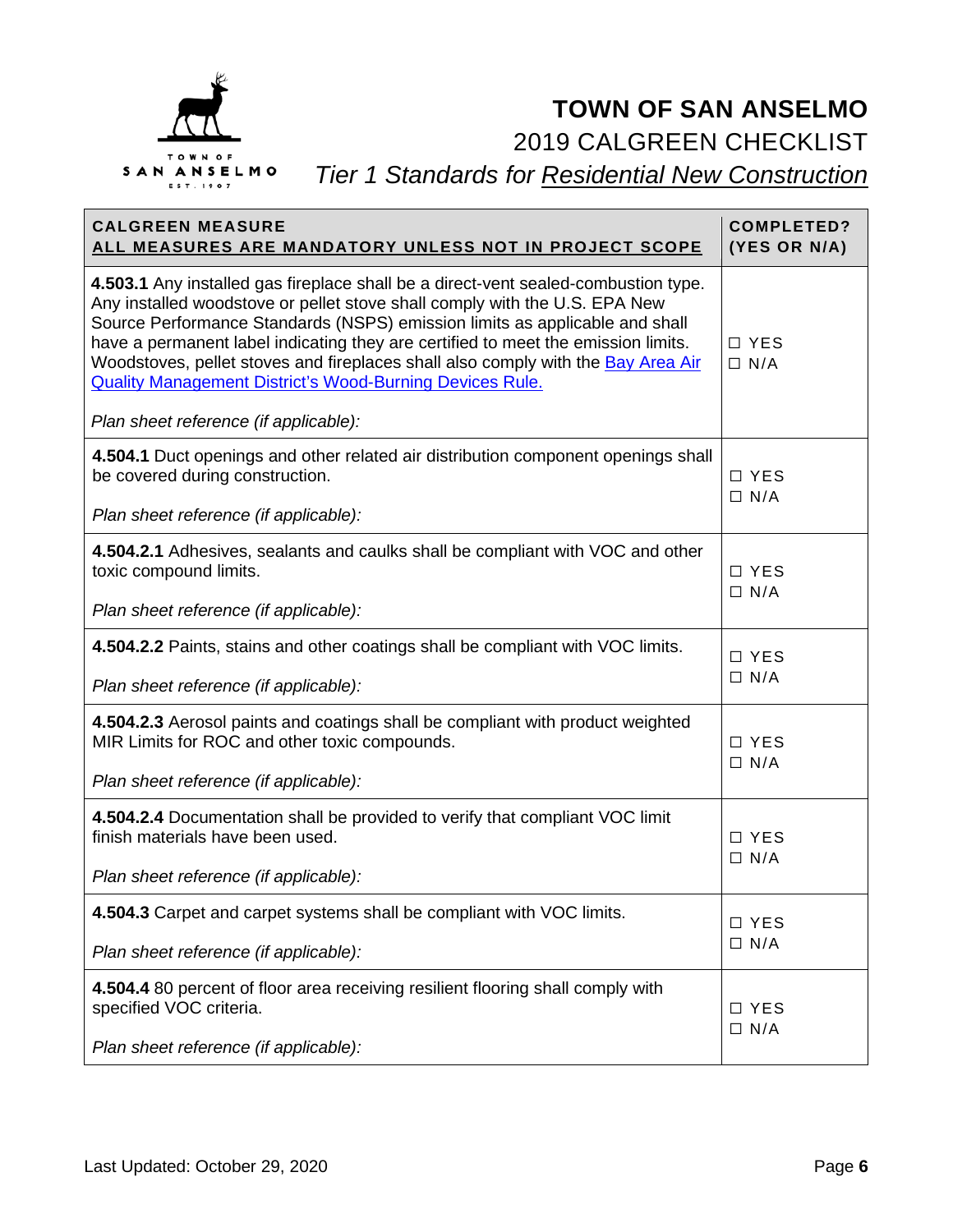

2019 CALGREEN CHECKLIST

| <b>CALGREEN MEASURE</b><br>ALL MEASURES ARE MANDATORY UNLESS NOT IN PROJECT SCOPE                                                                                                                                                                                                                                                                                                                                                                                   | <b>COMPLETED?</b><br>(YES OR N/A) |
|---------------------------------------------------------------------------------------------------------------------------------------------------------------------------------------------------------------------------------------------------------------------------------------------------------------------------------------------------------------------------------------------------------------------------------------------------------------------|-----------------------------------|
| 4.504.5 Particleboard, medium density fiberboard (MDF), and hardwood plywood<br>used in interior finish systems shall comply with low formaldehyde emission<br>standards.                                                                                                                                                                                                                                                                                           | □ YES<br>$\Box$ N/A               |
| Plan sheet reference (if applicable):                                                                                                                                                                                                                                                                                                                                                                                                                               |                                   |
| A4.504.2 Install VOC compliant resilient flooring systems. Ninety (90) percent of<br>floor area receiving resilient flooring shall comply with the VOC-emission limits<br>established in section A4.504.2.                                                                                                                                                                                                                                                          | $\Box$ YES<br>$\Box$ N/A          |
| Plan sheet reference (if applicable):                                                                                                                                                                                                                                                                                                                                                                                                                               |                                   |
| A4.504.3 Thermal insulation installed in the building shall install thermal insulation<br>in compliance with VOC limits                                                                                                                                                                                                                                                                                                                                             | □ YES<br>$\Box$ N/A               |
| Plan sheet reference (if applicable):                                                                                                                                                                                                                                                                                                                                                                                                                               |                                   |
| 4.505.2 Vapor retarder and capillary break is installed at slab on grade<br>foundations.                                                                                                                                                                                                                                                                                                                                                                            | $\Box$ YES<br>$\Box$ N/A          |
| Plan sheet reference (if applicable):                                                                                                                                                                                                                                                                                                                                                                                                                               |                                   |
| 4.505.3 Moisture content of building materials used in wall and floor framing is<br>checked before enclosure.                                                                                                                                                                                                                                                                                                                                                       | □ YES<br>$\Box$ N/A               |
| Plan sheet reference (if applicable):                                                                                                                                                                                                                                                                                                                                                                                                                               |                                   |
| 4.506.1 Each bathroom shall be provided with the following:<br>1. ENERGY STAR fans ducted to terminate outside the building.<br>2. Fans must be controlled by a humidity control (Separate or built-in); OR<br>functioning as a component of a whole-house ventilation system.<br>3. Humidity controls with manual or automatic means of adjustment, capable<br>of adjustment between a relative humidity range of $\leq$ 50 percent to a<br>maximum of 80 percent. | □ YES<br>$\Box$ N/A               |
| Plan sheet reference (if applicable):                                                                                                                                                                                                                                                                                                                                                                                                                               |                                   |